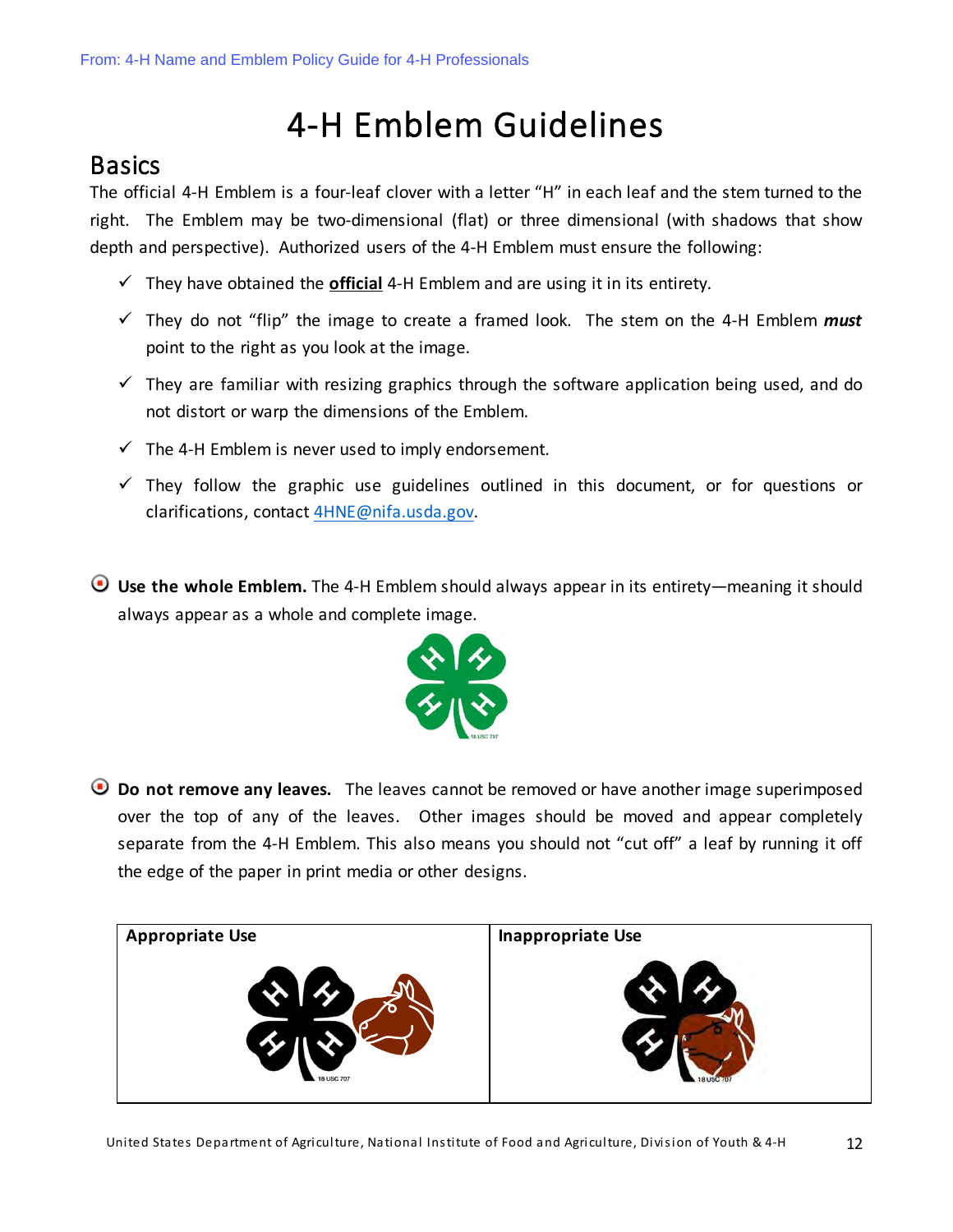**Do not place text or other images over or on top of the 4-H Emblem.** The 4-H Emblem should not appear screened or watermarked under words or graphics. No photo, drawing, symbol, word, or other figure or object may be placed on or obscure the 4-H Emblem.



**Keep it upright.** The 4-H Emblem should not be rotated or turned on its side. There are some exceptions, such as on fabric where the emblem is scattered randomly across the fabric or in other random designs. Any exceptions must be approved by the authorizing entity.



**Distortion and Proportion.** The appearance, shape, and proportion of the 4-H Emblem should never be distorted to fit in an imprint space. Do not make the 4-H Emblem longer, taller, wider, angled, or squarer. Do not alter the shape in any way. The overall size of the 4-H Emblem may be changed, but the proportions must remain intact.

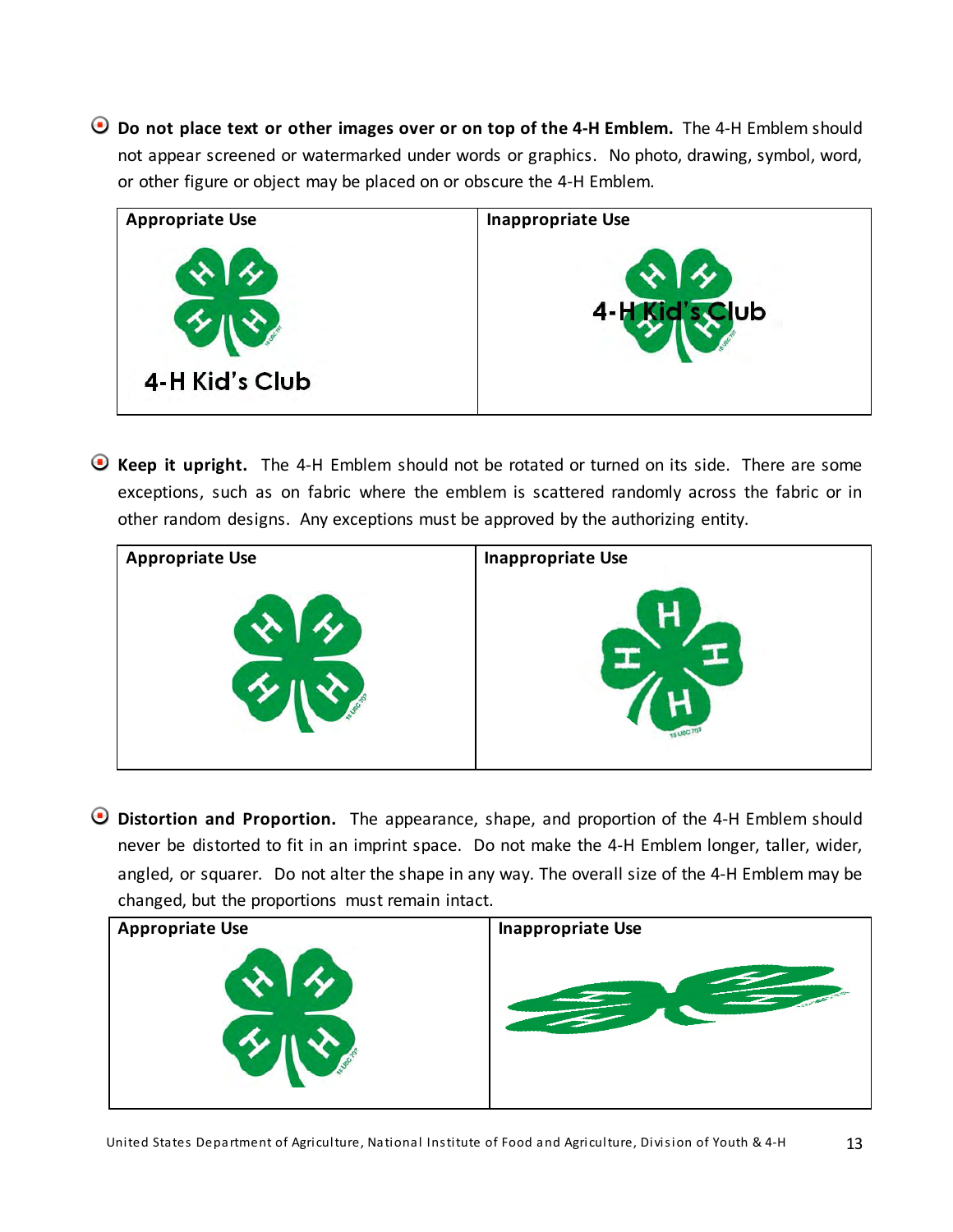**Color.** The 4-H Emblem should **never** be screened, shaded, gradated, or appear in a multicolored hue. **Graphic Designers: The official color is 100% PMS 347 green.**

The clover can be green, white, black, or metallic gold. Below are the official guidelines for each color clover:

| The "H's" on the green clover can be white, black, or metallic gold.                          |
|-----------------------------------------------------------------------------------------------|
| The H's on the black clover should be white.                                                  |
| The H's on the white clover can be black or green.                                            |
| The H's on the metallic gold clover can be white, black, or metallic gold (when<br>embossed). |

The one exception to the above descriptions of the color of the H's is when only one-color printing is being used. With one-color printing the H's can be reversed out to the color of the paper (or medium) on which the emblem is printed.

**One-color printing** requires either PMS 347 green or black. For commercial applications, the "18 U.S.C. 707" notice should be the same color as the clover leaves. Black or white are the only acceptable alternatives to green for one-color printing.

**Two-color printing** - Only PMS 347 green may be used for the leaves and "18 U.S.C. 707" notice..

**Four-color process (full color printing) -** In four-color process printing, PMS colors are approximated using a particular combination of the standard four-color process printing inks. The four-color process percentages required to match 4-H's PMS 347 green are: cyan 100%, magenta 0%, yellow 90%, and black 0%. There is no PMS equivalent to PMS 873.